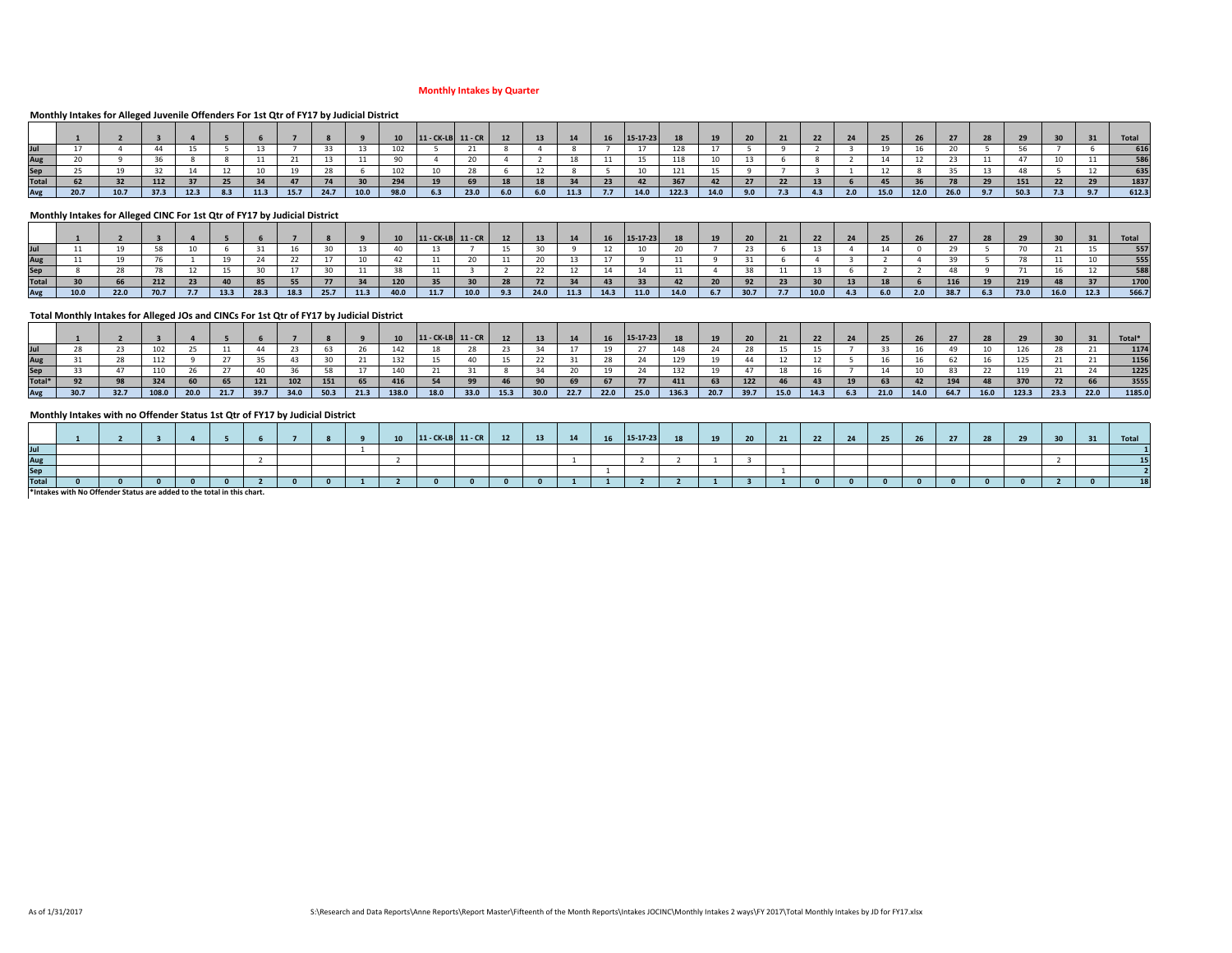#### **Monthly Intakes for Alleged Juvenile Offenders For 2nd Qtr of FY17 by Judicial District**

|      |      |      |      |      |      |      |      |      |      |       | $11 - CK-LB$ 11 - CR |      |     |      |     |      | $15-17-23$ |       |      |      | 21  |     |        |      |      |      |      |     | <b>Total</b> |
|------|------|------|------|------|------|------|------|------|------|-------|----------------------|------|-----|------|-----|------|------------|-------|------|------|-----|-----|--------|------|------|------|------|-----|--------------|
|      |      |      |      |      |      |      |      |      |      |       |                      |      |     |      |     |      |            |       |      |      |     |     |        |      |      |      |      |     |              |
|      |      |      |      |      |      |      |      |      |      |       |                      |      |     |      |     |      |            |       |      |      |     |     |        |      |      |      |      |     | 687          |
|      |      |      |      |      |      |      |      |      |      |       |                      |      |     |      |     |      |            | 150   |      |      |     |     |        |      |      |      |      |     | 675          |
| Гоtа |      |      | 117  |      |      |      |      |      |      | 376   |                      | 61   |     |      |     |      |            |       |      |      |     |     |        |      |      |      | 134  |     | 2002         |
|      | 23.7 | 18.7 | 39.0 | 12.0 | 11.0 | 10.7 | 22.3 | 31.3 | 11.7 | 125.3 | 5.3                  | 20.3 | 3.0 | 10.0 | 9.3 | 11.7 | 11.0       | 134.7 | 11.7 | 10.7 | 8.3 | 6.0 | $\sim$ | 10.3 | 27.0 | 11.3 | 44.7 | 9.0 | 667.3        |

#### **Monthly Intakes for Alleged CINC For 2nd Qtr of FY17 by Judicial District**

|              |      |      |      |     |      |      |      |      |     | $11 - CK-LB$ $11 - CR$ |  | 13   | 14   | <b>16</b> | $15 - 17 - 23$ | 18  |       |      | 21   | 22   |  |  |      |      | <b>Total</b> |
|--------------|------|------|------|-----|------|------|------|------|-----|------------------------|--|------|------|-----------|----------------|-----|-------|------|------|------|--|--|------|------|--------------|
| Oct          |      |      |      |     |      |      |      |      |     |                        |  |      |      |           |                |     |       |      |      |      |  |  |      |      |              |
| <b>Nov</b>   |      |      |      |     |      |      |      |      |     |                        |  |      |      |           |                |     |       |      |      |      |  |  |      |      |              |
| <b>Dec</b>   |      |      |      |     |      |      |      |      |     |                        |  |      |      |           |                |     |       |      |      |      |  |  |      |      |              |
| <b>Total</b> |      |      |      |     |      |      |      |      |     |                        |  |      |      |           |                |     |       |      |      |      |  |  |      |      |              |
| Avg          | 12.0 | 20.3 | 61.3 | 9.0 | 10.3 | 22.7 | 21.7 | 30.0 | 9.0 |                        |  | 19.0 | 14.7 | 18.7      | 11.7           | 7.7 | - 5.7 | 33.0 | 15.0 | 10.3 |  |  | 63.3 | 14.3 | 535.0        |

## **Total Monthly Intakes for Alleged Jos and CINCs For 2nd Qtr of FY17 by Judicial District**

|            |      |      |       |      |      |      |      |      |      |       | $11 - CK-LB$ 11 - CR |      |              | 13 <sup>7</sup> |      |      | 15-17-23 |       | 19   | 20   |      |      |     |      | 26   |      |      |       |      |      | <b>Total</b> |
|------------|------|------|-------|------|------|------|------|------|------|-------|----------------------|------|--------------|-----------------|------|------|----------|-------|------|------|------|------|-----|------|------|------|------|-------|------|------|--------------|
| Oct        |      |      | 110   |      |      |      |      |      |      | 141   |                      |      |              |                 |      |      |          | 132   | 19   |      |      |      |     |      |      |      |      | 119   |      |      | 1232         |
| Vov        |      |      |       |      |      |      |      |      |      |       |                      |      |              |                 | رے   |      |          | 137   | 15   |      |      |      |     |      |      |      |      | 113   |      |      | 1235         |
| ۱o٢<br>レヒヒ |      |      |       |      |      |      |      |      |      | 189   |                      |      |              |                 |      | - 25 |          | 158   | 18   |      |      |      |     |      |      |      |      |       |      |      | 1141         |
| Total*     | 107  | 119  |       |      |      | 100  | 132  |      | 62   | 517   |                      | 78   | -23          |                 | 72   |      |          | 427   | 52   | 131  |      |      |     |      |      | 202  |      | 324   |      |      | 3609         |
|            | 35.7 | 39.3 | 100.3 | 21.0 | 21.3 | 33.3 | 44.0 | 61.3 | 20.7 | 172.3 | 14.0                 | 26.0 | $\sqrt{7.7}$ | 29.0            | 24.0 | 30.3 | 22.7     | 142.3 | 17.3 | 43.7 | 23.3 | 16.3 | 6.7 | 10.0 | 12.0 | 67.3 | 15.7 | 108.0 | 21.0 | 16.0 | 1202.7       |

#### **Monthly Intakes with no Offender Status 1st Qtr of FY17 by Judicial District**

|              |  |  |  |  | 10 | 11 - CK-LB 11 - CF |  |  | AC<br>- 49 | 15-17-23 |  | 21 | $\mathbf{a}$ |  |  |  |  | Total |
|--------------|--|--|--|--|----|--------------------|--|--|------------|----------|--|----|--------------|--|--|--|--|-------|
| Oct          |  |  |  |  |    |                    |  |  |            |          |  |    |              |  |  |  |  |       |
| <b>Nov</b>   |  |  |  |  |    |                    |  |  |            |          |  |    |              |  |  |  |  |       |
| <b>Dec</b>   |  |  |  |  |    |                    |  |  |            |          |  |    |              |  |  |  |  |       |
| <b>Total</b> |  |  |  |  |    |                    |  |  |            |          |  |    |              |  |  |  |  |       |

**\*Intakes with No Offender Status are added to the total in this chart.**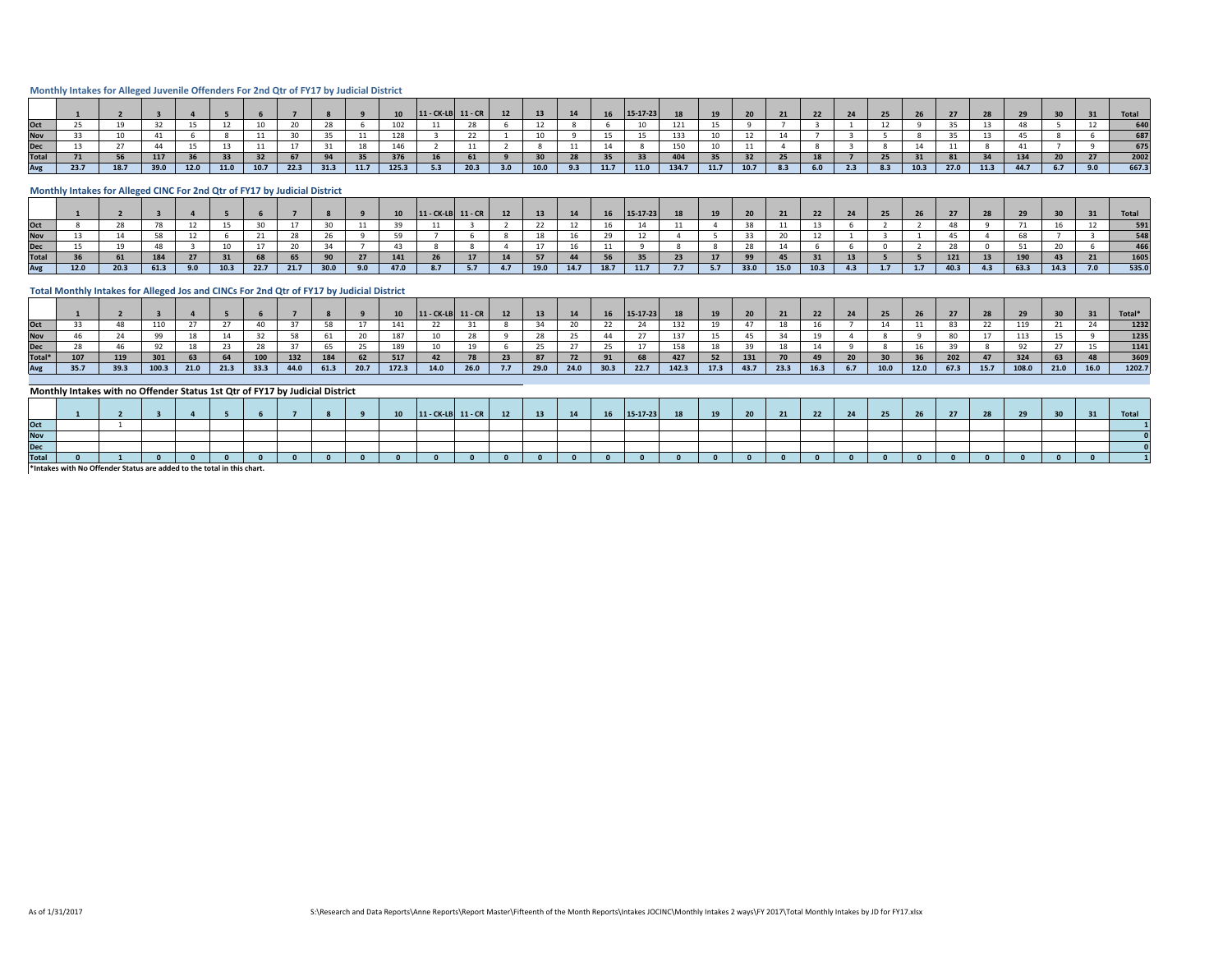## **Monthly Intakes for Alleged Juvenile Offenders For 3rd Qtr of FY17 by Judicial District**

|      |      |      |      |     |     |      |      |      |         | 11 - CK-LB 11 - CR |      |     |      | 14  | <b>16</b> | $15-17-23$ | 18    |      |      |      |     |     | 25   |     |      | 28  |      |     | Total           |
|------|------|------|------|-----|-----|------|------|------|---------|--------------------|------|-----|------|-----|-----------|------------|-------|------|------|------|-----|-----|------|-----|------|-----|------|-----|-----------------|
|      |      |      |      |     |     |      |      |      | TOJ     |                    |      |     |      |     |           |            |       |      |      |      |     |     |      |     |      |     |      |     | 575             |
|      |      |      |      |     |     |      |      |      | 141     |                    |      |     |      |     |           |            | 112   |      |      |      |     |     |      |     |      |     |      |     | 619             |
|      |      |      |      |     |     |      |      |      |         |                    |      |     |      |     |           |            |       |      |      |      |     |     |      |     |      |     |      |     | CAO             |
|      |      |      |      |     |     |      |      |      | <b></b> |                    |      |     |      |     |           |            | 350   |      |      |      |     |     |      |     |      | 18  | 123  |     | 0A <sub>2</sub> |
| 19.3 | 12.0 | 40.7 | 13.0 | 9.0 | 9.0 | 21.0 | 16.7 | 16.0 | 118.7   | 2.3                | 16.0 | 4.7 | 11.7 | 9.7 | $-4.3$    | 12.3       | 116.7 | 15.3 | 12.7 | 11.0 | 7.3 | 3.0 | 15.3 | 5.0 | 28.3 | 6.0 | 41.0 | 7.3 | 614.3           |

#### **Monthly Intakes for Alleged CINC For 3rd Qtr of FY17 by Judicial District**

|              |      |      |      |     |      |      |      |     |      | $11 - CK-LB$ 11 - CR |     | 13   | 14 | <b>16</b> | $15 - 17 - 23$ | 18  |     |      | 21 | 22    |     |     |      |      |      |      | <b>Total</b> |
|--------------|------|------|------|-----|------|------|------|-----|------|----------------------|-----|------|----|-----------|----------------|-----|-----|------|----|-------|-----|-----|------|------|------|------|--------------|
|              |      |      |      |     |      |      |      |     |      |                      |     |      |    |           |                |     |     |      |    |       |     |     |      |      |      |      |              |
|              |      |      |      |     |      |      |      |     |      |                      |     |      |    |           |                |     |     |      |    |       |     |     |      |      |      |      |              |
| Mar          |      |      |      |     |      |      |      |     |      |                      |     |      |    |           |                |     |     |      |    |       |     |     |      |      |      |      |              |
| <b>Total</b> |      |      |      |     |      |      |      |     |      |                      |     |      |    |           |                |     |     |      |    |       |     |     |      | 151  |      |      |              |
| Avg          | 10.7 | 23.3 | 59.0 | 6.0 | 23.0 | 19.0 | 21.7 | 8.7 | 58.7 |                      | 7.3 | 21.0 |    | 20.3      | 6.3            | 4.3 | 9.0 | 26.0 |    | -11.3 | 6.7 | 0.0 | 32.0 | 50.3 | 20.0 | 10.3 | 500.0        |

## **Total Monthly Intakes for Alleged Jos and CINCs For 3rd Qtr of FY17 by Judicial District**

|        |      |      |      |      |      |      |      |      |      |       | $11 - CK-LB$ 11 - CR |      | 12  | 13   | 14   |      | $15-17-23$ | 18    |      |      | 21   | 22   |     |      |     |      |     |      |      |      | Total* |
|--------|------|------|------|------|------|------|------|------|------|-------|----------------------|------|-----|------|------|------|------------|-------|------|------|------|------|-----|------|-----|------|-----|------|------|------|--------|
| Jan    |      |      |      |      |      |      |      |      |      |       |                      |      |     |      |      |      |            | 122   |      |      |      |      |     |      |     |      |     |      |      |      |        |
| Feb    |      |      |      |      |      |      |      |      |      |       |                      |      |     |      |      |      |            | 115   |      |      |      |      |     |      |     |      |     |      |      |      | 1148   |
| Mar    |      |      |      |      |      |      |      |      |      |       |                      |      |     |      |      |      |            | 126   |      |      | 21   |      |     |      |     |      |     | 88   |      |      | 1195   |
| Total* |      | 106  | 300  |      | 55   |      | 120  | 115  |      | 532   |                      |      |     |      |      |      |            | 363   | 73   | 116  |      |      |     |      |     |      |     | 274  |      |      | 3344   |
| Avg    | 30.0 | 35.3 | 99.7 | 19.0 | 18.3 | 32.0 | 40.0 | 38.3 | 24.7 | 177.3 | 11.0                 | 23.3 | 8.7 | 32.7 | 15.3 | 24.7 | 18.7       | 121.0 | 24.3 | 38.7 | 20.7 | 18.7 | 7.3 | 22.0 | 5.0 | 60.3 | 9.3 | 91.3 | 27.3 | 19.3 | 1114.3 |

#### **Monthly Intakes with no Offender Status 2nd Qtr of FY17 by Judicial District**

|              |  |  |  |  | 10 | 11 - CK-LB 11 - CF |  |  | $\overline{a}$ | 15-17-23 |  | 21 |  |  |  |  | Total |
|--------------|--|--|--|--|----|--------------------|--|--|----------------|----------|--|----|--|--|--|--|-------|
| Jan          |  |  |  |  |    |                    |  |  |                |          |  |    |  |  |  |  |       |
| Feb          |  |  |  |  |    |                    |  |  |                |          |  |    |  |  |  |  |       |
| Mar          |  |  |  |  |    |                    |  |  |                |          |  |    |  |  |  |  |       |
| <b>Total</b> |  |  |  |  |    |                    |  |  |                |          |  |    |  |  |  |  |       |

**\*Intakes with No Offender Status are added to the total in this chart.**